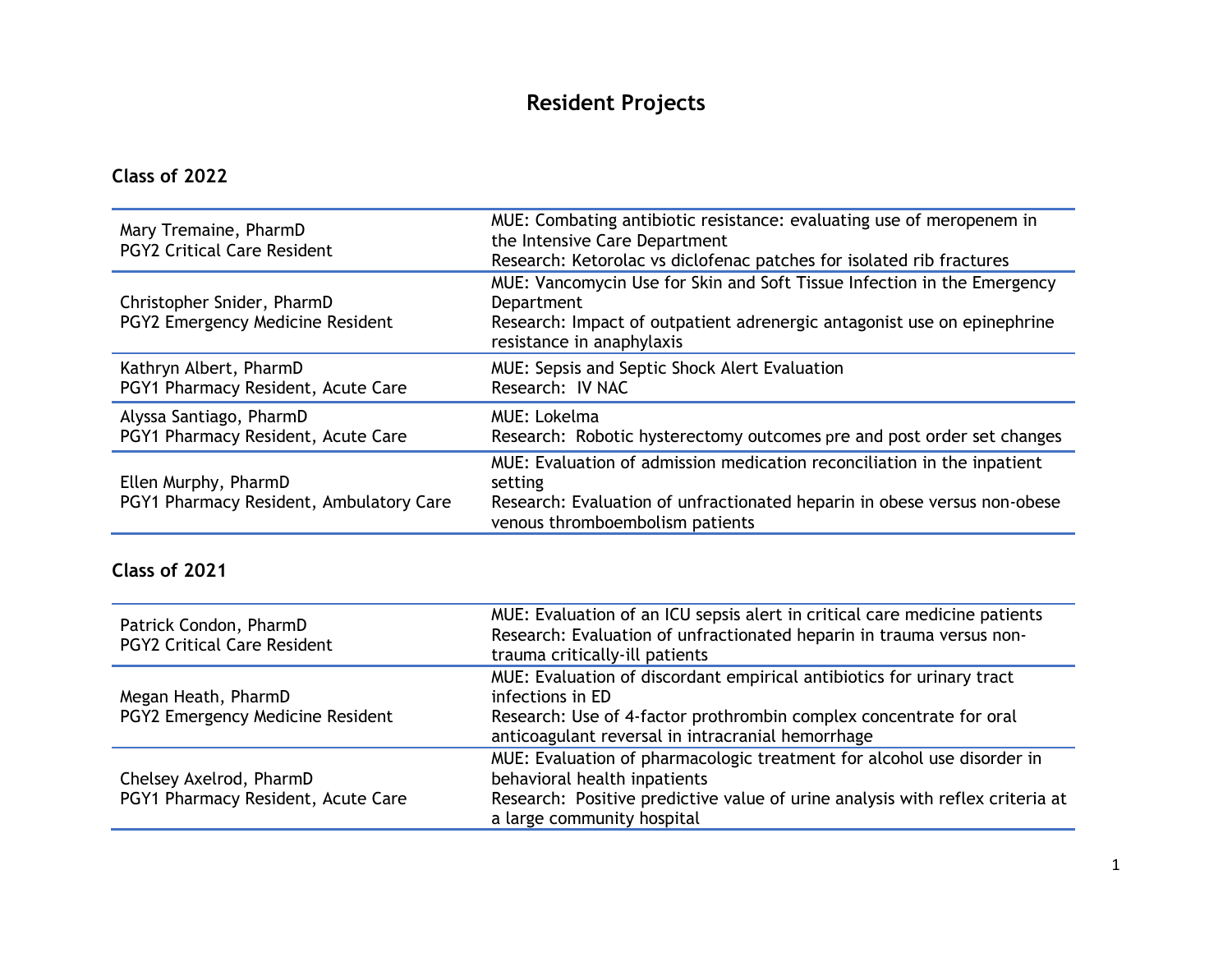| Emerald O'Rourke, PharmD<br>PGY1 Pharmacy Resident, Acute Care       | MUE: Pain management for acute post-operative pain in pediatric patients<br>Research: Meningitis/encephalitis pathogen panels impact on empiric<br>therapy duration                      |
|----------------------------------------------------------------------|------------------------------------------------------------------------------------------------------------------------------------------------------------------------------------------|
| Victoria Herrmann, PharmD<br>PGY1 Pharmacy Resident, Ambulatory Care | MUE: Evaluation of hypercoagulable testing in the inpatient setting<br>Research: Identifying risk factors to predict 30-day readmission for acute<br>exacerbation of COPD in the elderly |

| Shannon Wright, PharmD<br><b>PGY2 Critical Care Resident</b>      | MUE: Evaluation of a critical care assessment team protocol for sepsis<br>Research: continuation of modafinil and concomitant therapies following<br>traumatic brain injury - intensive care discharge and beyond                                         |
|-------------------------------------------------------------------|-----------------------------------------------------------------------------------------------------------------------------------------------------------------------------------------------------------------------------------------------------------|
| Bradley Bright, PharmD<br>PGY2 Emergency Medicine Resident        | MUE: Calcium gluconate utilization associated with diltiazem administration in<br>the emergency department<br>Research: Evaluation of caffeine sodium benzoate versus caffeine citrate use<br>for postdural puncture headache in the Emergency Department |
| Patrick Condon, PharmD<br>PGY1 Pharmacy Resident, Acute Care      | MUE: Describing vancomycin dosing in obesity<br>Research: Management of intracranial hypertension with rocuronium in severe<br>traumatic brain injury                                                                                                     |
| Maggie Braxton, PharmD<br>PGY1 Pharmacy Resident, Ambulatory Care | <b>MUE:</b> Evaluation of same day visits to the ED following a Family Health Center<br>office visit<br>Research: Impact of pain initiatives on overall opioid utilization                                                                                |

| Rebecca Conley, PharmD<br><b>PGY2 Critical Care Resident</b> | MUE: Evaluation of diclofenac patches for acute pain in critically ill trauma<br>patients<br>Research: Intravenous potassium replacement in critically ill patients with<br>renal injury |
|--------------------------------------------------------------|------------------------------------------------------------------------------------------------------------------------------------------------------------------------------------------|
| Justin Miller, PharmD<br>PGY2 Emergency Medicine Resident    | MUE: Digoxin immune fab medication use evaluation<br>Research: Impact of SEP-1 on broad-spectrum combination antibiotic therapy<br>in the Emergency Department                           |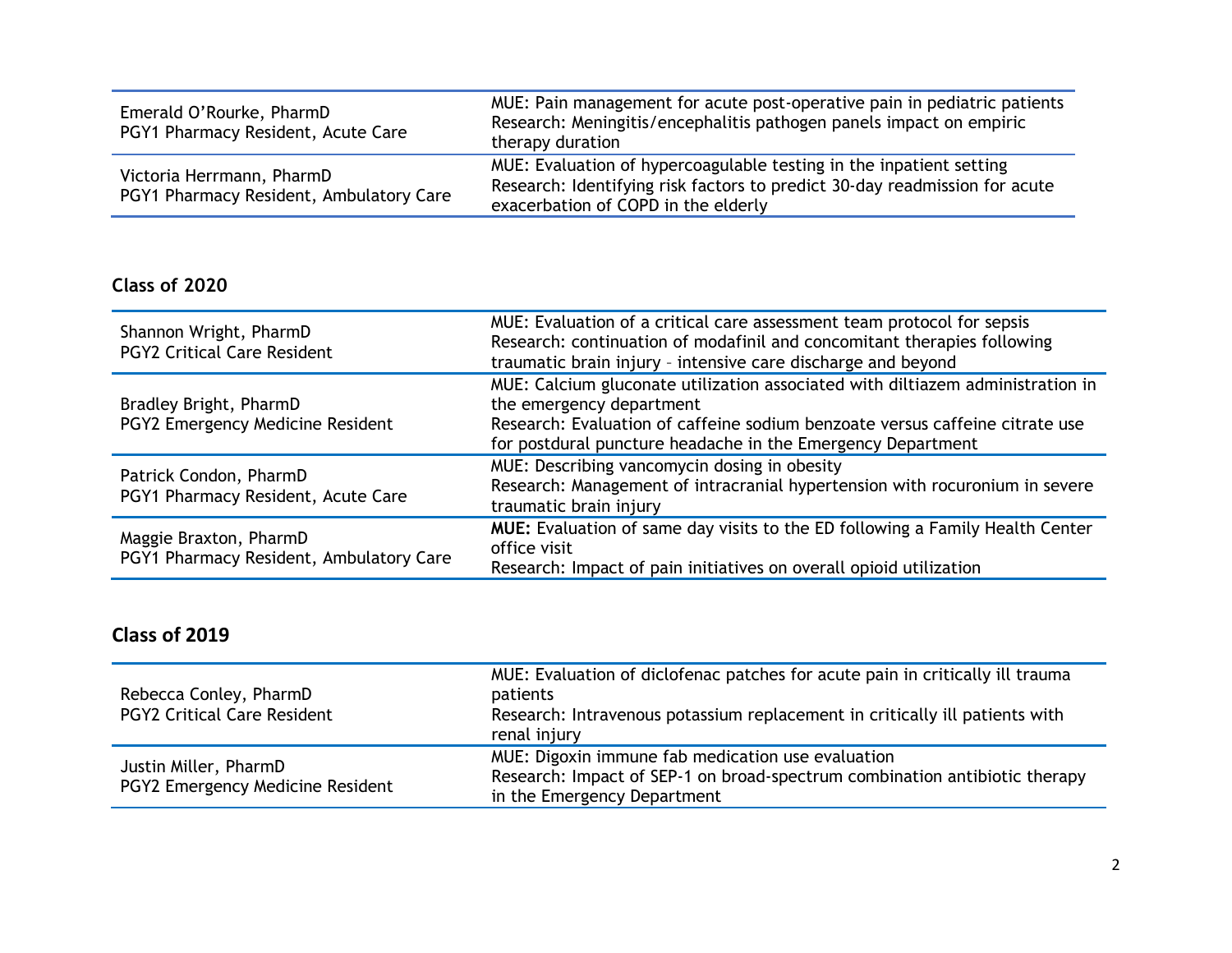| Ashley Johnson, PharmD<br>PGY2 Pain Management & Palliative Care<br>Resident | MUE: Pain management in obstetric patients<br>Research: Evaluation of the use of individualized patient care plans for<br>reducing emergency department visits in frequent emergency department<br>visitors                            |
|------------------------------------------------------------------------------|----------------------------------------------------------------------------------------------------------------------------------------------------------------------------------------------------------------------------------------|
| Nicholas Mastromarino, PharmD<br>PGY1 Pharmacy Resident, Acute Care          | MUE: Anticoagulation for non-ST segment elevation myocardial infarction and<br>unstable angina in the emergency department<br>Research: Impact of a multi-modality rib fracture pain management order set                              |
| Shannon Wright, PharmD<br>PGY1 Pharmacy Resident, Acute Care                 | MUE: Intravenous haloperidol use in the acute care setting<br>Research: Improving outcomes in mechanically ventilated, critically ill<br>patients through the ABCDEF Light Sedation Protocol: A pre- and post-<br>implementation study |
| Lindsey Smith, PharmD<br>PGY1 Pharmacy Resident, Ambulatory Care             | MUE: Evaluation of post-operative use of naloxone<br>Research: Safety and efficacy of warfarin regimens containing greater than 10<br>mg vs less than10 mg in hospitalized patients                                                    |

| Kyle Dillon, PharmD<br><b>PGY2 Critical Care Resident</b>       | MUE: Negative methicillin-resistant Staphylococcus aureus (MRSA) PCR nasal<br>swabs for early vancomycin disconsolation in critically ill patients with<br>pneumonia<br>Research: The effect of dexmedetomidine on delirium when used to promote<br>sleep in critically ill patients |
|-----------------------------------------------------------------|--------------------------------------------------------------------------------------------------------------------------------------------------------------------------------------------------------------------------------------------------------------------------------------|
| Jessica Glas-Boben, PharmD<br>PGY2 Emergency Medicine Resident  | MUE: Medication use evaluation of post-exposure prophylaxis in the<br>emergency department<br>Research: Impact of the utilization of 500 mL fluid bags in primary<br>management of trauma patients                                                                                   |
| E. Inyang Akamune, PharmD<br>PGY1 Pharmacy Resident, Acute Care | MUE: Critical care medicine IV phosphate replacement<br>Research: Evaluation of vasopressor response to hydrocortisone administration<br>in septic shock patients                                                                                                                    |
| Alice Margulis, PharmD<br>PGY1 Pharmacy Resident, Acute Care    | MUE: Evaluation of weight-based anti-Xa heparin protocols<br>Research: Effect of standard piperacillin/tazobactam dosing in obese versus<br>non-obese septic patients                                                                                                                |
| Kaitlyn Bice, PharmD<br>PGY1 Pharmacy Resident, Ambulatory Care | MUE: Evaluation of guideline-directed medical therapy in heart failure<br>Research: Direct oral anticoagulants and their association with major bleed in<br>non-valvular atrial fibrillation                                                                                         |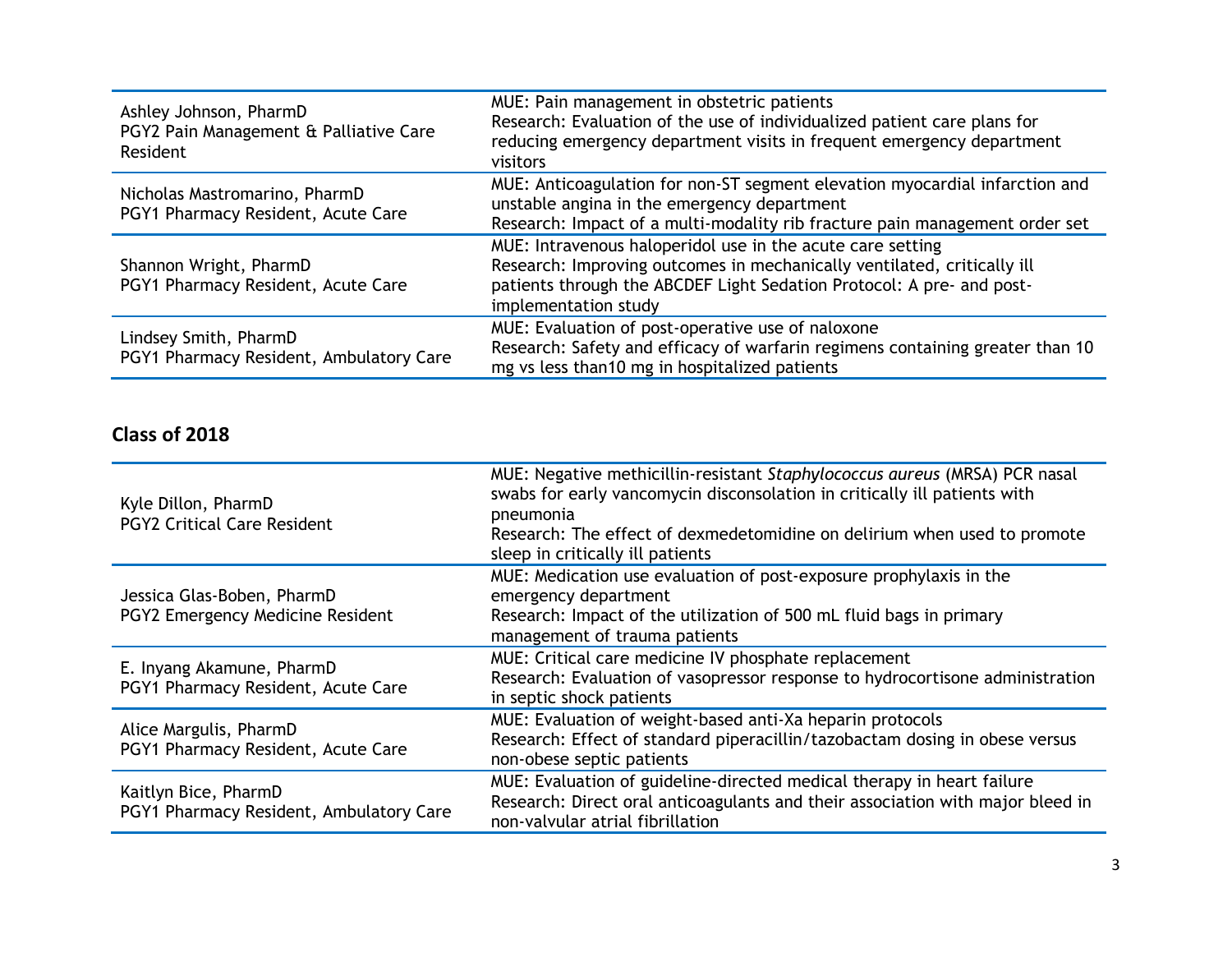| Brittany Petrosky, PharmD<br><b>PGY2 Critical Care Resident</b>    | MUE: An evaluation of the initial fluid resuscitation in critically ill septic<br>patients<br>Research: Risk factors for early versus late unplanned transfer to the intensive<br>care unit                               |
|--------------------------------------------------------------------|---------------------------------------------------------------------------------------------------------------------------------------------------------------------------------------------------------------------------|
| Somer (Harvey) Slappey, PharmD<br>PGY2 Emergency Medicine Resident | MUE: Evaluation of the management of pulmonary embolism in the emergency<br>department<br>Research: Impact of an emergency medicine pharmacist on initial antibiotic<br>prophylaxis for open fractures in trauma patients |
| Antonia Fawaz, PharmD<br>PGY1 Pharmacy Resident, Acute Care        | MUE: Evaluation of N-acetylcysteine use for acetaminophen overdose<br>Research: Efficacy of shorter versus longer treatment duration for sepsis<br>secondary to urinary tract infection                                   |
| Nathan Greenfield, PharmD<br>PGY1 Pharmacy Resident, Acute Care    | MUE: Re-evaluation of total parenteral nutrition utilization<br>at a tertiary care hospital<br>Research: Impact of a gastrointestinal pathogen panel on antibiotic utilization                                            |

| Danielle Padgett, PharmD<br><b>PGY2 Critical Care Resident</b>                          | MUE: Medication use evaluation of vaccination after non-elective<br>splenectomy or splenic embolization in trauma patients<br>Research: An evaluation of the central line associated blood stream infection<br>(CLABSI) rate based on the NHSN definition and the Lakeland Regional Health<br>Expanded CLABSI Criteria before and after three house wide interventions in<br>the intensive care unit patients |
|-----------------------------------------------------------------------------------------|---------------------------------------------------------------------------------------------------------------------------------------------------------------------------------------------------------------------------------------------------------------------------------------------------------------------------------------------------------------------------------------------------------------|
| Candi Sturges, PharmD<br>PGY2 Emergency Medicine Resident                               | MUE: Medication use evaluation of a Pediatric Asthma Protocol in the<br><b>Emergency Department</b><br>Research: Impact of an electronic order set on phenytoin dosing in the<br><b>Emergency Department</b>                                                                                                                                                                                                  |
| Andrea (Miller) Wetshtein, PharmD<br>PGY2 Pain Management & Palliative Care<br>Resident | MUE: Medication use evaluation of analgesic use following intubation in the<br>emergency department<br>Research: Tizanidine versus cyclobenzaprine for post-trauma pain control                                                                                                                                                                                                                               |
| Somer (Harvey) Slappey, PharmD<br>PGY1 Pharmacy Resident, Acute Care                    | MUE: Evaluation of antibiotic use in uncomplicated appendectomies<br>Research: Diltiazem versus esmolol for acute rate control in the emergency<br>department                                                                                                                                                                                                                                                 |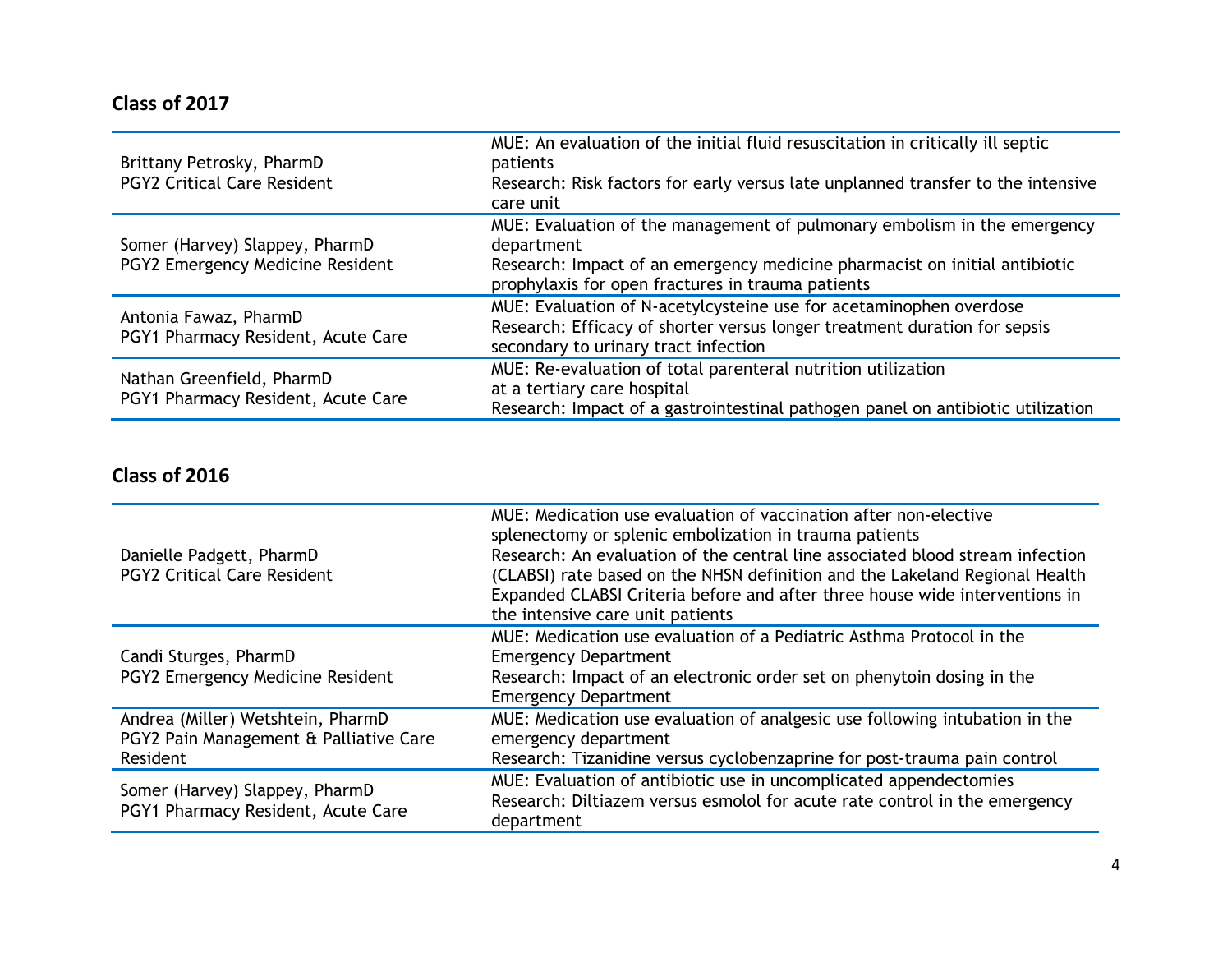| Hiren Shah, PharmD<br>PGY1 Pharmacy Resident, Acute Care      | MUE: Evaluation of bridging anticoagulation practices in<br>critically-ill patients with atrial fibrillation<br>Research: A pharmacist-led approach to antimicrobial therapy optimization<br>utilizing PCR technology |
|---------------------------------------------------------------|-----------------------------------------------------------------------------------------------------------------------------------------------------------------------------------------------------------------------|
| Sarah Williford, PharmD<br>PGY1 Pharmacy Resident, Acute Care | MUE: Hyperosmotic therapy in severe traumatic brain injury<br>Research: Single versus double empiric Gram-negative coverage with or<br>without levofloxacin in critically ill patients                                |

| Nam Nguyen, PharmD<br><b>PGY2 Critical Care Resident</b>              | MUE: Transition from dexmedetomidine to clonidine or guanfacine in critically ill<br>trauma patients<br>Research: The evaluation of random vancomycin levels with and without<br>concomitant vasopressor administration in critically ill septic patients with renal<br>failure                          |
|-----------------------------------------------------------------------|----------------------------------------------------------------------------------------------------------------------------------------------------------------------------------------------------------------------------------------------------------------------------------------------------------|
| Kayla (Montgomery) Wilson, PharmD<br>PGY2 Emergency Medicine Resident | MUE: Impact of emergency medicine pharmacist on time to thrombolysis in acute<br>ischemic stroke<br>Research: Medication utilization evaluation of tranexamic acid in trauma patients                                                                                                                    |
| Juan Alberdi, PharmD<br>PGY1 Pharmacy Resident, Acute Care            | MUE: Medication utilization evaluation of prescribed doses of intravenous<br>morphine versus hydromorphone in opioid naïve postoperative patients<br>Research: Impact of rapid diagnostic PCR technology on therapy optimization in<br>patients with bacteremia at a tertiary care hospital              |
| Hoang Huynh, PharmD<br>PGY1 Pharmacy Resident, Acute Care             | MUE: Medication utilization evaluation of oral pantoprazole in adult medical<br>patients at a tertiary care hospital: a retrospective analysis<br>Research: Inferior vena cava filter placement and timing of VTE chemoprophylaxis<br>in traumatic brain injury patients with an intracranial hemorrhage |
| Ankita Patel, PharmD<br>PGY1 Pharmacy Resident, Acute Care            | MUE: Medication use evaluation of three percent hypertonic saline for hypotonic<br>hyponatremia<br>Research: Comparison of clinical response at 72 hours to ceftaroline versus<br>daptomycin for the treatment of complicated skin and soft tissue infections                                            |
| Kellie (Rodriguez) Wang, PharmD<br>PGY1 Pharmacy Resident, Acute Care | MUE: Evaluation of venous thromboembolism chemoprophylaxis in acute<br>traumatic intracranial hemorrhage patients<br>Research: High versus standard dose dexmedetomidine for sedation in critically ill<br>patients: The HI-DEX Study                                                                    |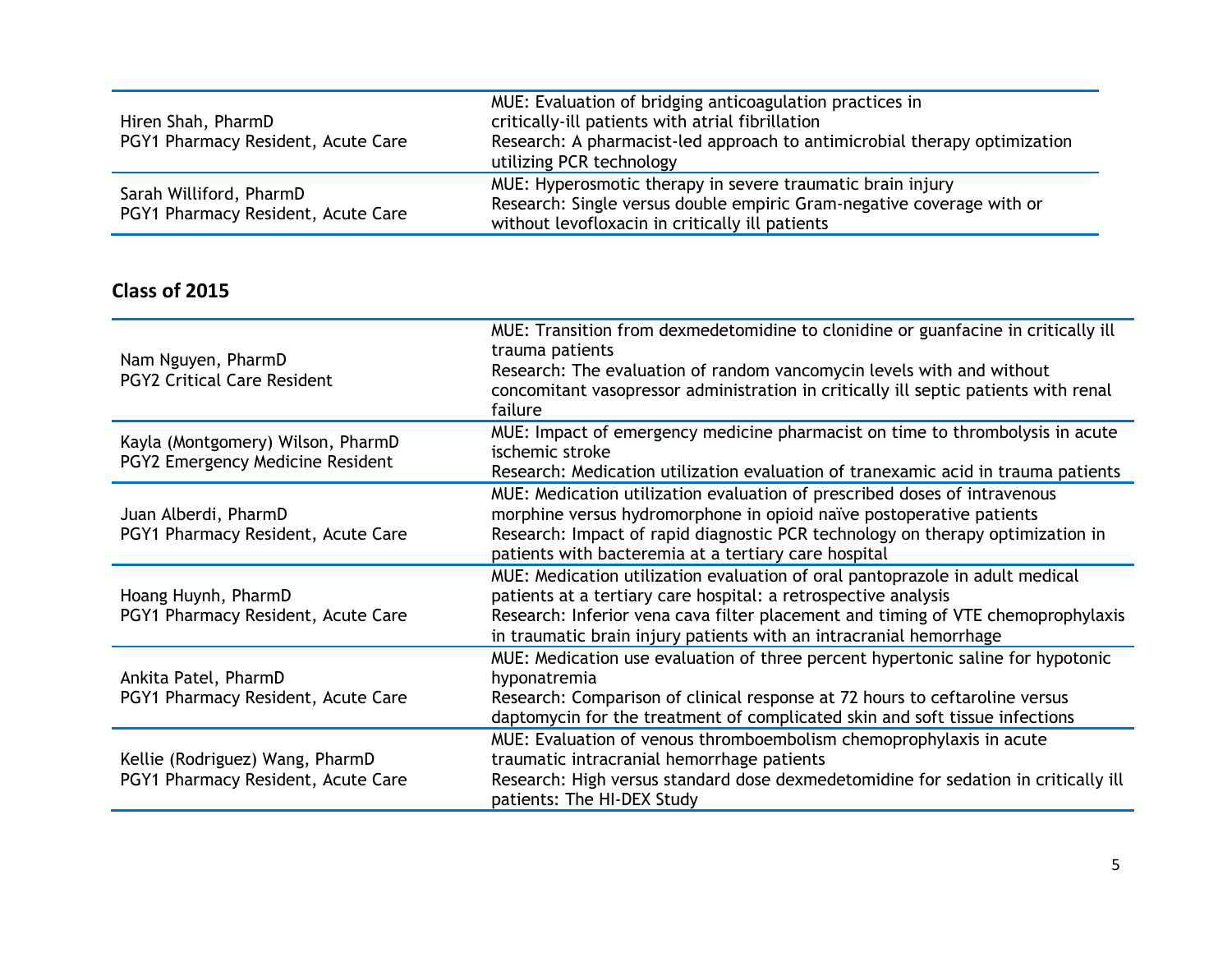| Rusha Patel, PharmD<br>PGY2 Emergency Medicine Resident                 | Research: Comparing the effectiveness of various antiemetic medications used<br>in the emergency department                                                                                                   |
|-------------------------------------------------------------------------|---------------------------------------------------------------------------------------------------------------------------------------------------------------------------------------------------------------|
| Doug Brown, PharmD<br>PGY1 Pharmacy Resident, Acute Care                | MUE: Evaluation of total parenteral nutrition utilization at a tertiary care<br>hospital<br>Research: Empiric Gram-negative double coverage in sepsis in a tertiary care                                      |
| Jeremy Lund, PharmD<br>PGY1 Pharmacy Resident, Acute Care               | MUE: Evaluation of the significant increase in piperacillin/tazobactam<br>utilization in a tertiary care hospital<br>Research: Identification of risk factors for chemotherapy-related 30-day<br>readmissions |
| Kayla (Montgomery) Wilson, PharmD<br>PGY1 Pharmacy Resident, Acute Care | MUE: Medication utilization evaluation of acute headache treatment in the<br>emergency department<br>Research: Pharmacist's impact on acute pain management during trauma<br>resuscitation                    |
| Matthew Woeber, PharmD<br>PGY1 Pharmacy Resident, Acute Care            | MUE: Evaluation of fluconazole use in oncology patients at a tertiary care<br>hospital<br>Research: Predicting heparin-induced antibody results using a 4Ts score                                             |

| Jennifer Montero, PharmD<br><b>PGY2 Critical Care Resident</b>             | Research: Impact of antimicrobial stewardship interventions on medical intensive<br>care unit patients<br>Research: The effects of an electronic order set on vancomycin dosing in the<br>emergency department |
|----------------------------------------------------------------------------|----------------------------------------------------------------------------------------------------------------------------------------------------------------------------------------------------------------|
| June Vasquez, PharmD<br>PGY2 Pain Management & Palliative Care<br>Resident | Project: Focused pain management pilot study on 7E<br>Research: Incidence of respiratory depression in opioid use: patient controlled<br>analgesia (PCA) vs. intravenous push                                  |
| Tyler Bui, PharmD<br>PGY1 Pharmacy Resident, Acute Care                    | MUE: Evaluation of the use of iodinated intravascular contrast media agents at a<br>tertiary care hospital<br>Research: Severe hyperglycemia: comparison of the clinical management<br>outcomes                |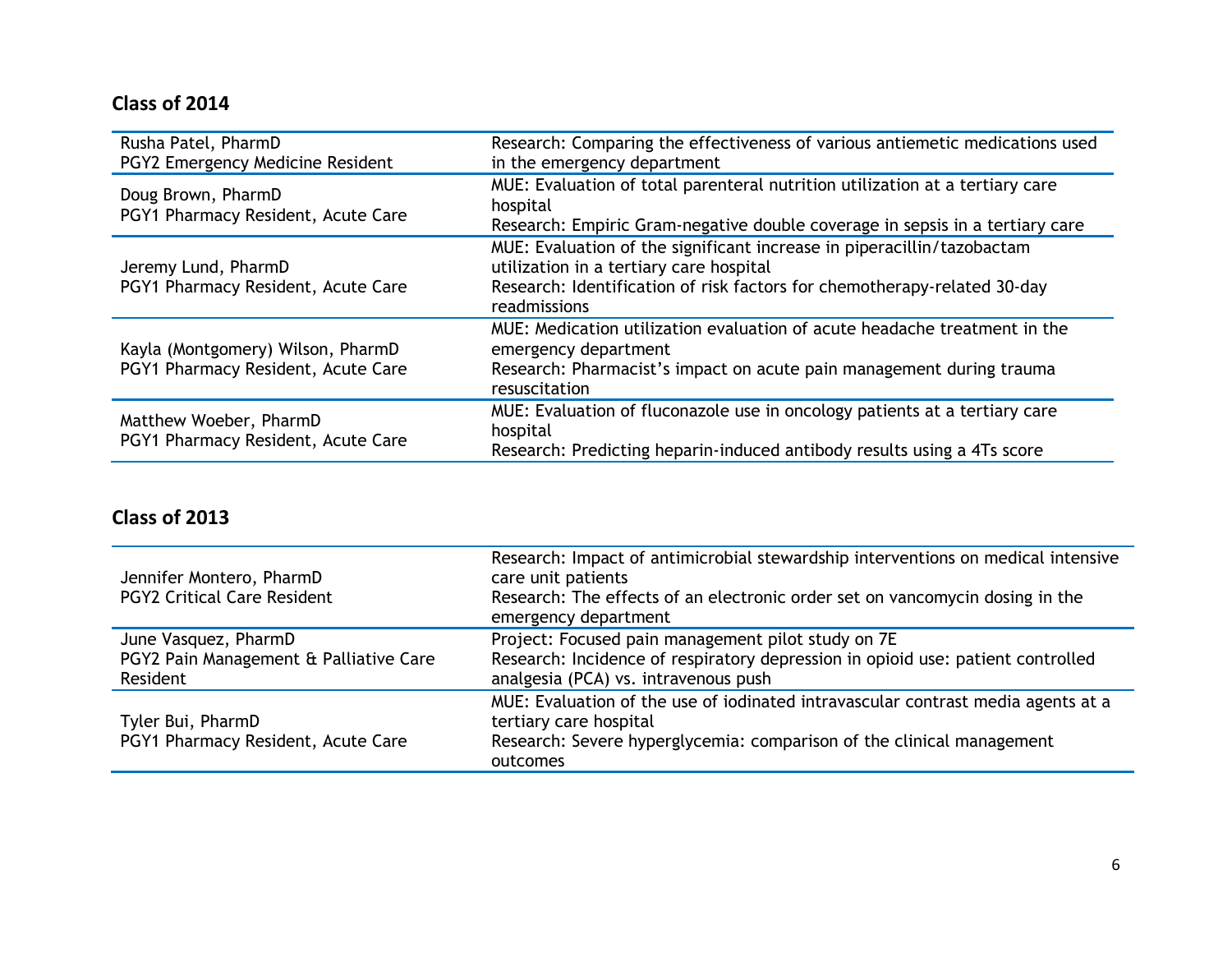| Jamie Lee, PharmD<br>PGY1 Pharmacy Resident, Acute Care      | MUE: Evaluation of a Procrit monitoring protocol in a tertiary care hospital<br>Research: Incidence of nausea and vomiting in obese patients receiving<br>moderately emetogenic chemotherapy: actual body weight dosing versus adjusted<br>body weight dosing |
|--------------------------------------------------------------|---------------------------------------------------------------------------------------------------------------------------------------------------------------------------------------------------------------------------------------------------------------|
| Courtney McKay, PharmD<br>PGY1 Pharmacy Resident, Acute Care | MUE: Evaluation of glucagon dosing at a tertiary care hospital<br>Research: Time to blood pressure control prior to thrombolytic therapy in<br>patients with acute ischemic stroke: comparison of labetalol nicardipine, and<br>hydralazine                   |

| Jennifer Montero, PharmD<br>PGY1 Pharmacy Resident, Acute Care           | MUE: Evaluation of prasugrel usage and safety at a tertiary care hospital<br>Research: Comparing the incidence of drug-induced nephrotoxicity of vancomycin<br>with concurrent piperacillin/tazobactam versus cefepime in oncology patients                                 |
|--------------------------------------------------------------------------|-----------------------------------------------------------------------------------------------------------------------------------------------------------------------------------------------------------------------------------------------------------------------------|
| Jessica (Rivera) Pescatore, PharmD<br>PGY1 Pharmacy Resident, Acute Care | MUE: Evaluation of intravenous immunoglobulin at a large community hospital<br>Research: Occurrence of treatment failure with standard practice administration<br>of IV N-acetylcysteine in acute acetaminophen toxicity and co-ingestion of gut<br>motility slowing agents |
| June Vasquez, PharmD<br>PGY1 Pharmacy Resident, Acute Care               | MUE: Medication utilization evaluation of IV pantoprazole for non-critical patients<br>Research: Impact of antibiotic administration sequence in early goal directed<br>therapy patients: broad spectrum beta-lactams versus non beta-lactams                               |

| Anthony Pazanese, PharmD<br>PGY2 Pain Management & Palliative Care<br>Resident | Project: Physician satisfaction of a pharmacist-run pain management consult<br>service<br>Research: A retrospective study to determine whether the implementation of<br>individualized plans of care reduced the number of frequent visitors to the<br>emergency department |
|--------------------------------------------------------------------------------|-----------------------------------------------------------------------------------------------------------------------------------------------------------------------------------------------------------------------------------------------------------------------------|
| Winifred Adazai, PharmD<br>PGY1 Pharmacy Resident, Acute Care                  | MUE: Evaluation of rifaximin use at LRH<br>Research: Assessing anticoagulation knowledge in elderly patients on warfarin<br>therapy                                                                                                                                         |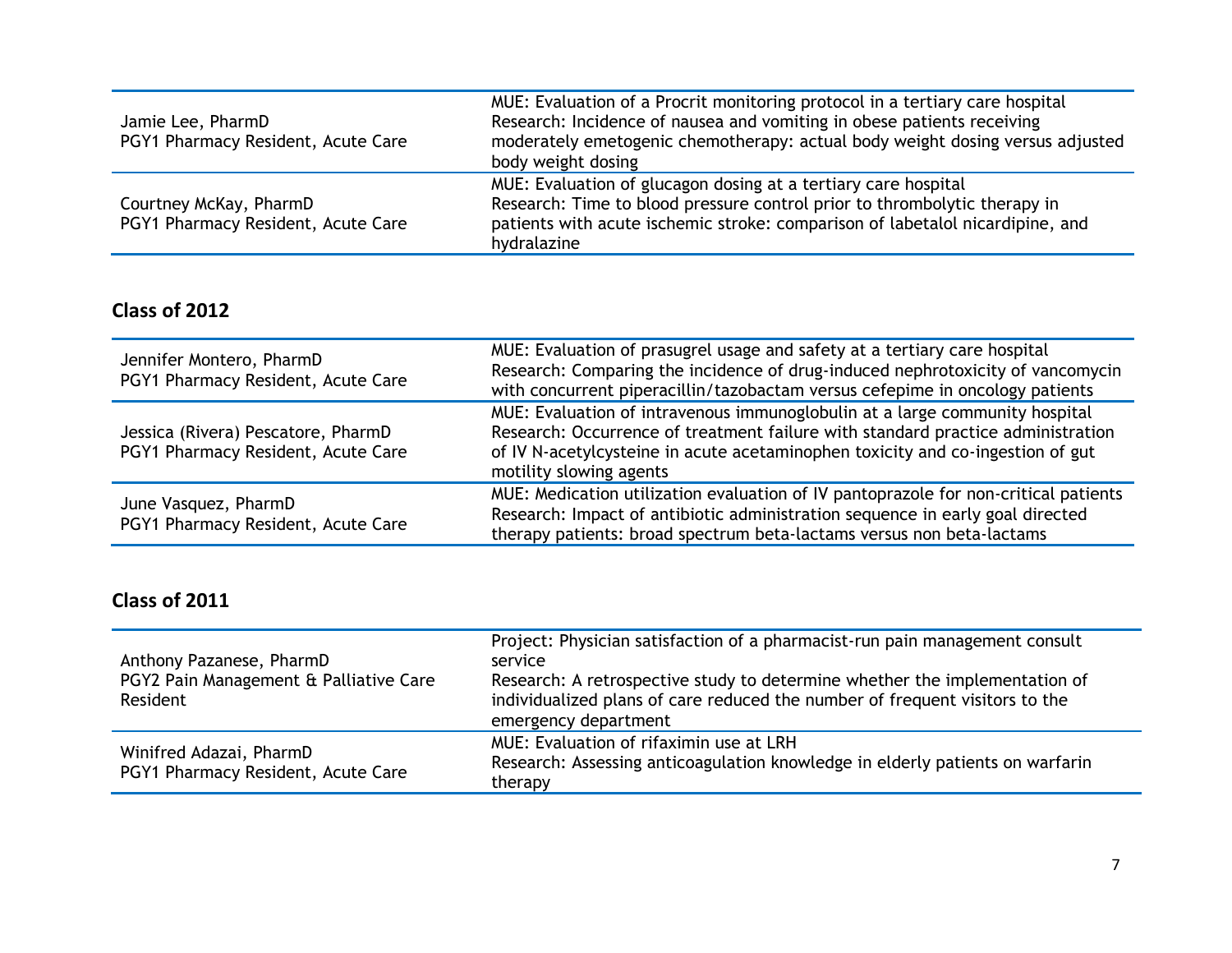| Jake Schwartz, PharmD<br>PGY1 Pharmacy Resident, Acute Care | MUE: Evaluation of a computer order entry systems ability to alert users to needed<br>dose adjustments for renal dysfunction<br>Research: The effects of antibiotics on warfarin in patients presenting to a large<br>community emergency department |
|-------------------------------------------------------------|------------------------------------------------------------------------------------------------------------------------------------------------------------------------------------------------------------------------------------------------------|
|                                                             |                                                                                                                                                                                                                                                      |

| Andrea Henderson, PharmD<br>PGY1 Pharmacy Resident, Acute Care | MUE: Evaluation of low molecular weight heparin use in renal insufficiency at a<br>large community hospital<br>Research: Assessment of pharmacy educational interventions for nursing to<br>improve medication orders    |
|----------------------------------------------------------------|--------------------------------------------------------------------------------------------------------------------------------------------------------------------------------------------------------------------------|
| Sean Ustic, PharmD<br>PGY1 Pharmacy Resident, Acute Care       | MUE: Evaluation of the Rhogam dispensing process at LRH<br>Research: Surgical site infection rates in obese versus non-obese patients having<br>orthopedic hip or knee replacement surgery: A retrospective chart review |

### **Class of 2009**

| Maria Guevara, PharmD<br>PGY2 Pain Management & Palliative Care<br>Resident | Research: Potential cognitive improvements of modafinil in traumatic brain<br>injuries                                                                                                  |
|-----------------------------------------------------------------------------|-----------------------------------------------------------------------------------------------------------------------------------------------------------------------------------------|
| Melody (Brown) Stevens, PharmD<br>PGY1 Pharmacy Resident, Acute Care        | MUE: Evaluation of vitamin K in a non-teaching referral medical center<br>Research: Prevention of pneumonia complications secondary to induced<br>hypothermia in traumatic brain injury |
| Shejal Parmar, PharmD<br>PGY1 Pharmacy Resident, Acute Care                 | MUE: Evaluation of argatroban in a large community hospital<br>Research: Efficacy of vancomycin for MRSA strain with minimum inhibitory<br>concentrations of 2mcg/mL                    |

| Brad Hall, PharmD                  | Research: Propofol vs. Precedex and the incidence of delirium |
|------------------------------------|---------------------------------------------------------------|
| <b>PGY2 Critical Care Resident</b> |                                                               |